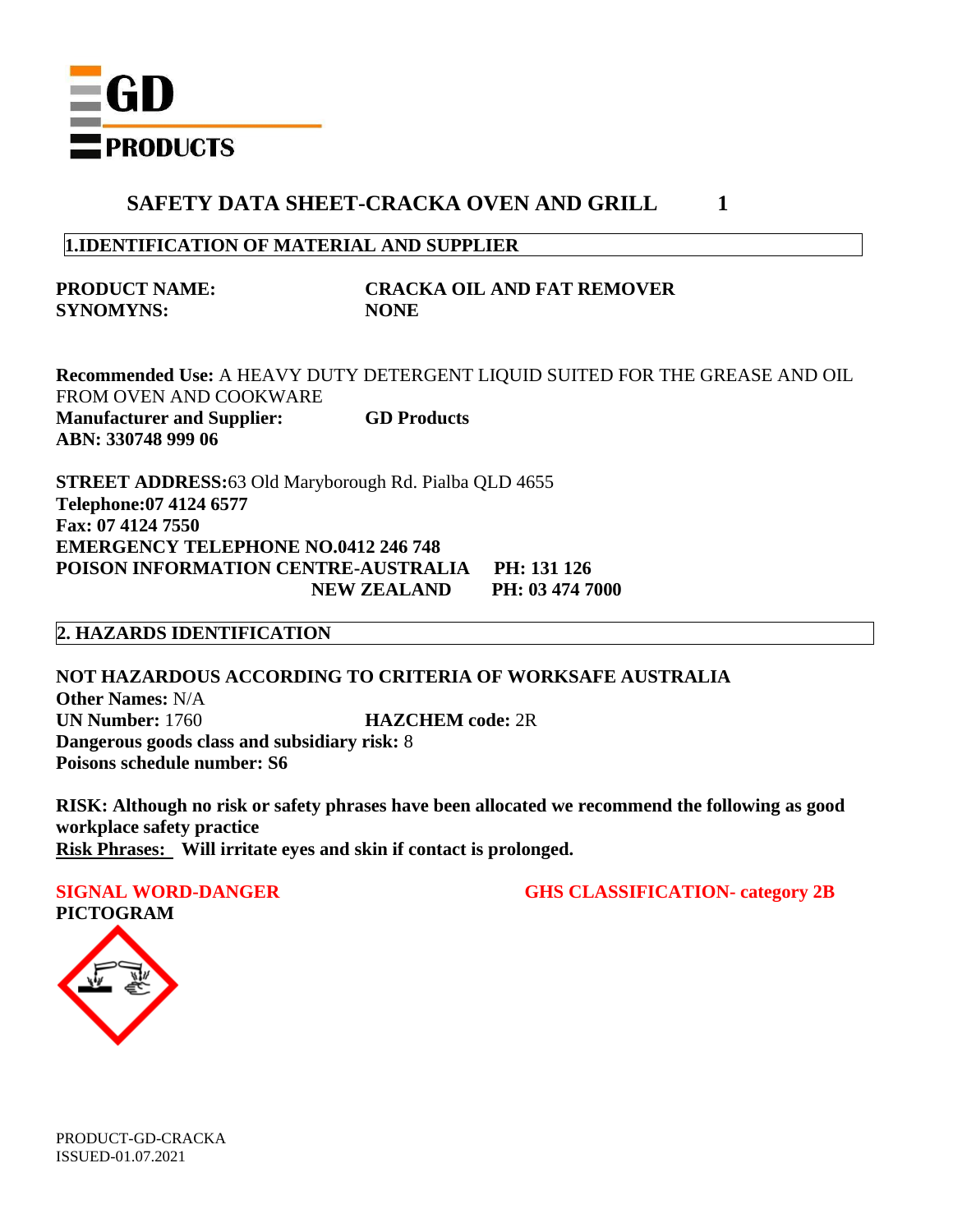

# **SAFETY DATA SHEET-CRACKA OVEN AND GRILL 2 3. COMPOSITION/INFORMATION ON INGREDIENTS**

| <b>INGREDIENTS</b>                                                                              | <b>CAS NUMBER</b>                             | <b>PROPORTION</b> |               |
|-------------------------------------------------------------------------------------------------|-----------------------------------------------|-------------------|---------------|
| <b>POTASSIUM HYDROXIDE</b>                                                                      | 1310-58-3                                     | $10 - 30\%$       |               |
| <b>SODIUM HYDROXIDE</b>                                                                         | 1310-73-2                                     | $10 - 30\%$       |               |
| -PRECAUTIONS FOR USE-                                                                           |                                               |                   |               |
| <b>Exposure Limits: Name</b>                                                                    | <b>STEL</b>                                   |                   | <b>TWA</b>    |
|                                                                                                 |                                               |                   | Mg/m3         |
| ppm                                                                                             | mg/m3 ppm TWA Footnote                        |                   |               |
|                                                                                                 | Potassium hydroxide 2                         |                   |               |
|                                                                                                 | Sodium hydroxide 2                            |                   | $\frac{2}{2}$ |
| <b>Other Exposure Info</b>                                                                      | No value assigned for this specific material. |                   |               |
| However, the Exposure Standards recommended by Worksafe Australia for:                          |                                               |                   |               |
| <b>SODIUM HYDROXIDE: 1310-73-2</b>                                                              |                                               |                   |               |
| 2mgm3 TWA (TWA is the time weighted average concentration of that substance over an 8 hour day, |                                               |                   |               |
| for a 5 day working week)                                                                       |                                               |                   |               |
| 2mg/m3 (peak limitation) STEL (STEL means a 15 minute TWA exposure which should not be          |                                               |                   |               |
| exceeded at any time during the working day ie: short term exposure limit)                      |                                               |                   |               |
| POTASSIUM HYDROXIDE: 1310-58-3                                                                  |                                               |                   |               |
|                                                                                                 | 2mgm3 TWA                                     |                   |               |
|                                                                                                 | 2mg/m3 (peak limitation) STEL                 |                   |               |
|                                                                                                 |                                               |                   |               |

**Engineering controls: USE WITH ADEQUATE VENTILATION. DO NOT MIX WITH ACIDS. Personal protection: WEAR EYE PROTECTION, IMPERVIOUS GLOVES AND SPLASH APRON.** Flammability: NON-FLAMMABLE LIQUID.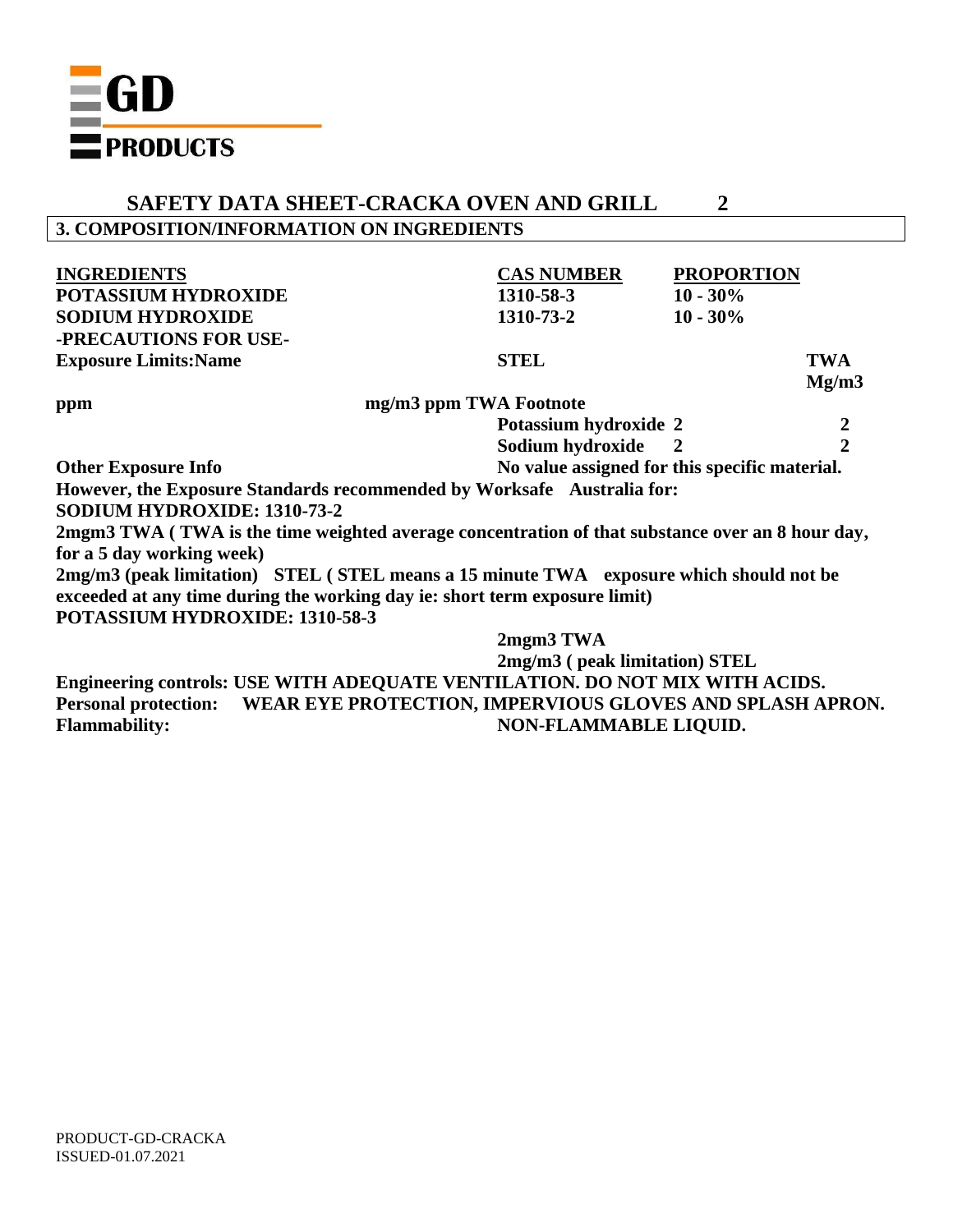

**4. FIRST AID MEASURES**

**INGESTION:** HIGHLY CORROSIVE, CAUSES SEVERE BURNS TO MUCOUS MEMBRANES IF SWALLOWED. IMMEDIATLEY RINSE MOUTH WITH WATER. DO NOT INDUCE VOMITING. OBTAIN MEDICAL ATTENTION **EYE:** HIGHLY CORROSIVE. CAUSES SEVERE OR PERMANENT DAMAGE TO EYES. **SKIN:** HIGHLY CORROSIVE. CAUSES SEVERE BURNS TO SKIN. **INHALED:** INHALATION OF THE PRODUCT MIST OR SPRAY MAY RESULT IN RESPIRATORY IRRITATION **\*\*CHRONIC\*\*** NO KNOWN EFFECTS**.**

**OTHER INFORMATION:** ALL INFORMATION IN THIS SDS IS FOR THE NEAT PRODUCT

**SWALLOWED:** GIVE PLENTY OF WATER OR MILK AND SEEK MEDICAL ATTENTION. **EYE:** WASH EYE WITH COPIUS AMOUNTS OF WATER FOR AT LEAST 15 MINUTES. URGENTLY SEEK MEDICAL ATTENTION.

**SKIN:** REMOVE ALL CONTAMINATED CLOTHING AND WASH BEFORE RE-USE. WASH AFFECTED AREA WITH PLENTY OF WATER.

**INHALED:** REMOVE VICTIM FROM EXPOSURE AND KEEP AT REST UNTIL FULLY

RECOVERED - AVOID BECOMING A CASUALTY. IF RECOVERY NOT COMPLETE, SEEK MEDICAL ATTENTION.

**FIRST AID FACILITIES:** CLEAN RUNNING WATER AND EMERGENCY EYEWASH STATION RECOMMENDED**.**

**ADVICE TO DOCTOR:** Product is a stable chemical mixture with no significant toxic effects other than those due to high alkalinity.

# **5. FIRE FIGHTING MEASURES**

#### **FIRE/EXPLOSION HAZARDS:**

None known. Non-combustible. Fire crew to wear protective equipment due to corrosive

## nature of product. **HAZCHEM CODE**2R **EXTINGUISHING MEDIA:**

Water, fog, foam, carbon dioxide, dry chemical powder.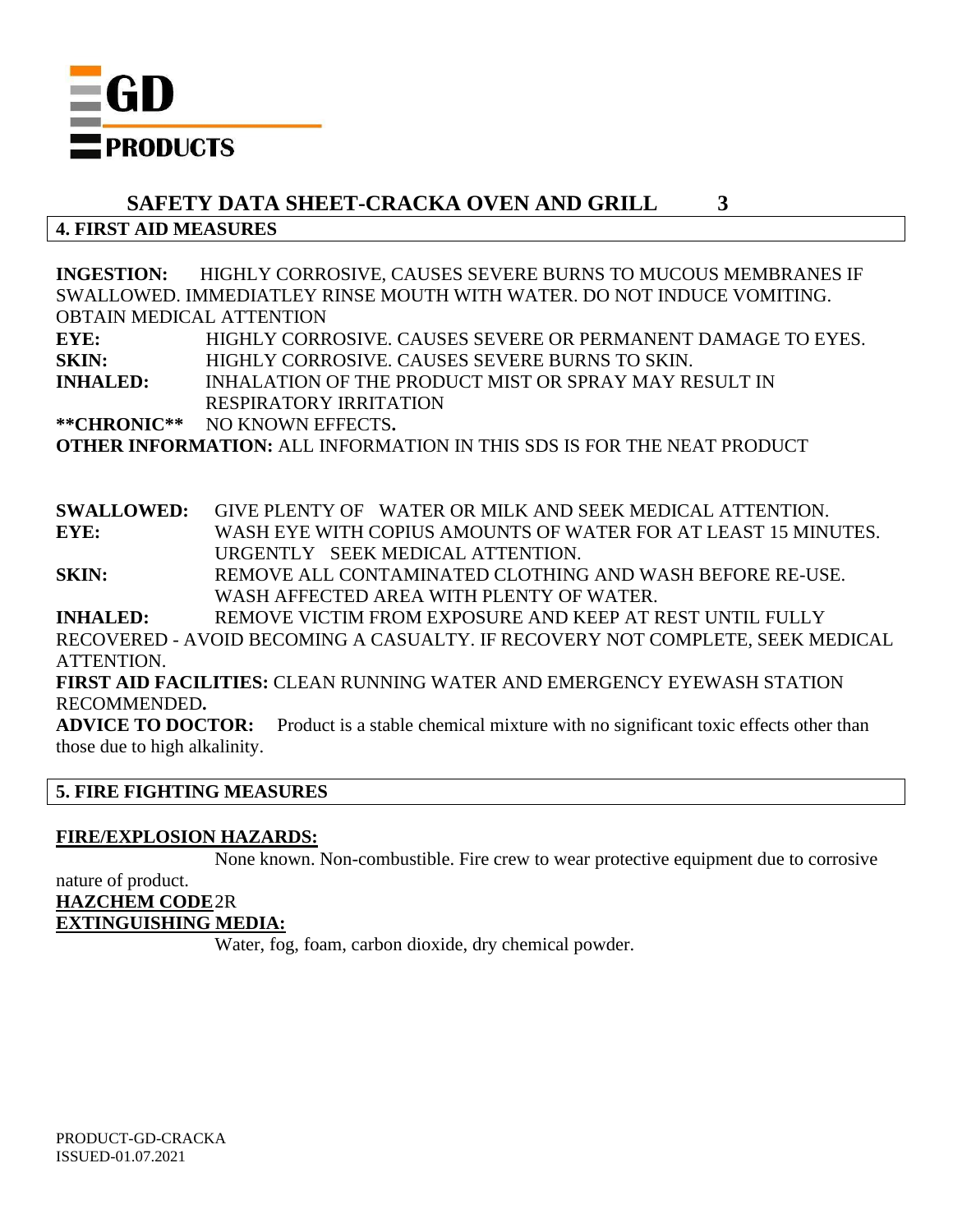

## **6. ACCIDENTAL RELEASE MEASURES**

Prevent large spills from entering sewer systems, waterways, etc. Mop up with absorbent material for disposal. For disposal, refer to State Land Waste Management Authority. Small spills may be rinsed with water.

#### **7. HANDLING AND STORAGE**

#### **STORAGE & TRANSPORT:**

Must be stored in a well ventilated area away from foodstuffs. Transport in accordance with Dangerous Goods Regulations. Keep lid of container closed when not in use. Dangerous goods class 8.

## **8. EXPOSURE CONTROLS/PERSONAL PROTECTION**

**Toxicology** Oral LD50: 0.2-0.2.0 ml/kg body weight **Risk Statement** S26 In case of contact with eyes, rinse immediately with plenty of water and contact a doctor or Poisons Information Centre. S37/39 Wear suitable gloves and eye/face protection. **Hazard Category** Very corrosive, Irritant.

## **9. PHYSICAL AND CHEMICAL PROPERTIES**

**Appearance: TRANSPARENT, CARAMEL-COLOURED NON-VISCOUS LIQUID Boiling/Melting point:** 100 oC **Vapour pressure:** Not Determined

**Specific gravity:** 1.40 **Flashpoint:** Not Flammable **Flammability limits: N/A** Solubility: Water Soluble

**Other properties:** N/A **pH Value:** pH Neat (at 20 oC) Approx 14.0

## **CONTACT POINT**

**For information concerning details on this Safety Data Sheet, contact your local technical representative on: Pialba 07 4124 6577.**

ALL OF THE ABOVE PRECAUTIONS ARE RECOMMENDED FOR GENERAL SAFETY OF THE USER. ALL INFORMATION GIVEN IN THIS DATA SHEET AND BY THE COMPANY'S TECHNICAL STAFF IS COMPLIED FROM THE BEST INFORMATION CURRENTLY AVAILABLE TO THE COMPANY; BUT THE COMPANY ACCEPTS NO RESPONSIBLITY WHATSOEVER FOR ITS ACCURACY OR FOR ANY RESULTS WHICH MAY BE CONTAINED BY CUSTOMERS.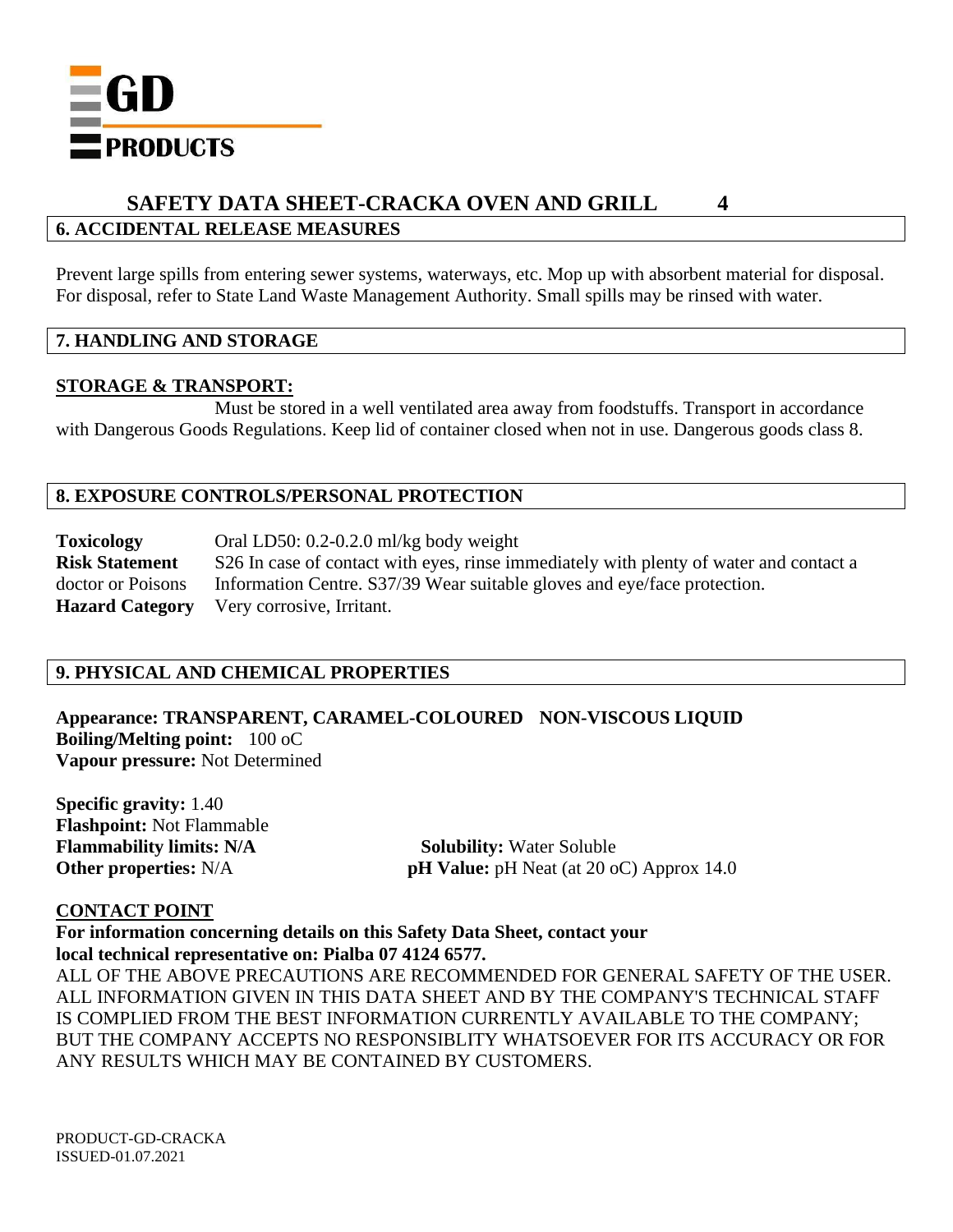

## **10. STABILITY AND REACTIVITY**

**STABILITY:** Does not polymerise. Keep containers in a cool dry place and closed when not in use to prevent loss of active constituents.

#### **11.TOXICOLOGICAL INFORMATION**

**INGESTION:** HIGHLY CORROSIVE, CAUSES SEVERE BURNS TO MUCOUS MEMBRANES IF SWALLOWED. IMMEDIATELY RINSE MOUTH WITH WATER. DO NOT INDUCE VOMITING. OBTAIN MEDICAL ATTENTION **EYE:** HIGHLY CORROSIVE. CAUSES SEVERE OR PERMANENT DAMAGE TO EYES. **SKIN:** HIGHLY CORROSIVE. CAUSES SEVERE BURNS TO SKIN. **INHALED:** INHALATION OF THE PRODUCT MIST OR SPRAY MAY RESULT IN RESPIRATORY IRRITATION

## **12. ECOLOGICAL INFORMATION**

Ecotoxicity: Avoid release to the aquatic environment Mobility: Expected to be mobile in the aquatic environment

#### **13. DISPOSAL CONSIDERATIONS**

#### **DISPOSAL METHODS:**

Large empty containers should be forwarded to an approved agent for recycling. Small conatiners should not be re-used for any other manner. Refer to State/Territory land waste management authority if in doubt.

#### **14. TRANSPORTATION INFORMATION**

Transport in accordance with Dangerous Goods Regulations. Keep lid of container closed when not in use. Dangerous goods class 8.